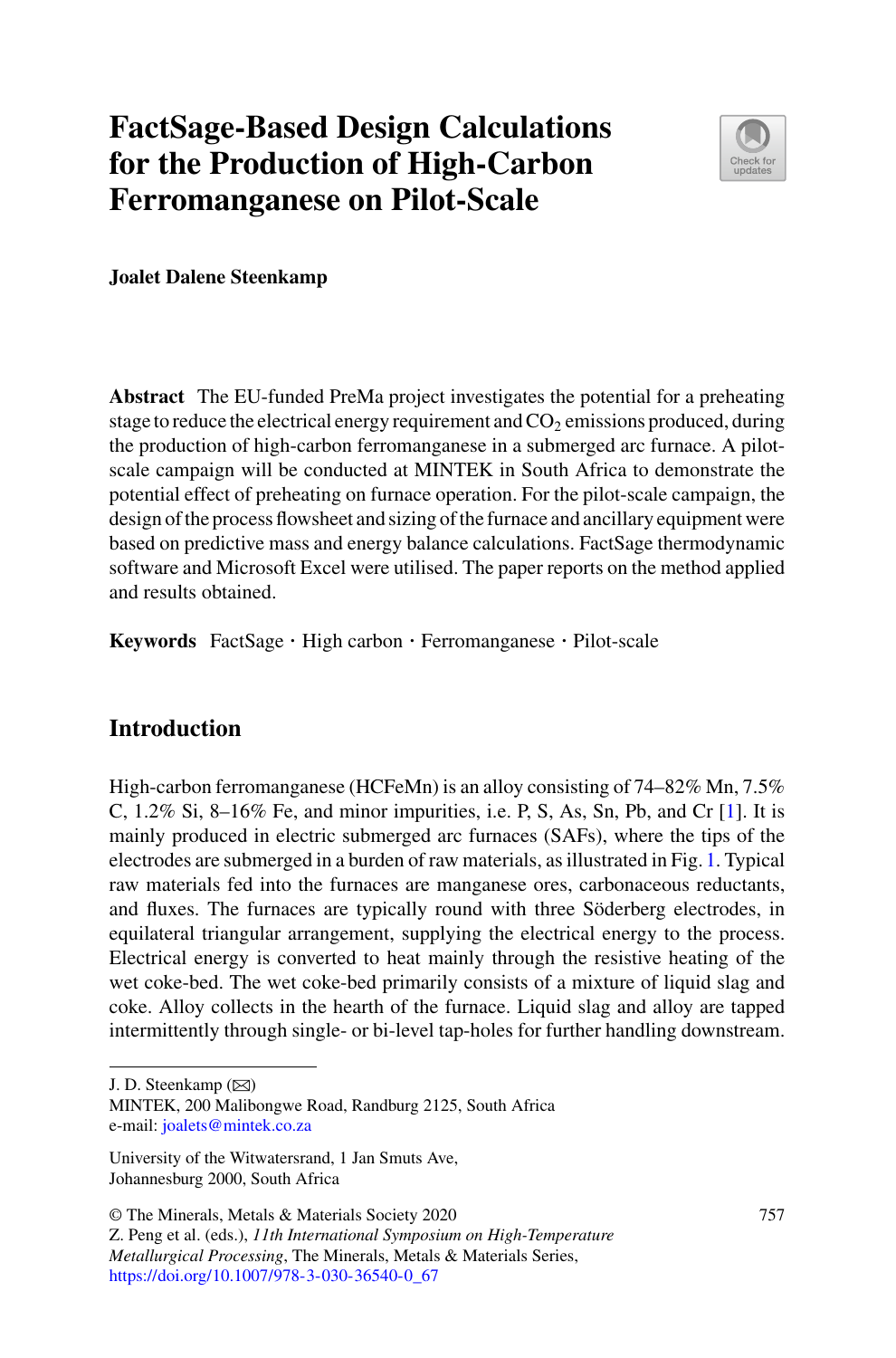

<span id="page-1-0"></span>**Fig. 1** Simple schematic of the process flow in a submerged arc furnace utilised in the production of high-carbon ferromanganese

Dust laden offgas is collected from the top of the furnace for further downstream treatment. Furnaces can be open, where a gap between the top of the sidewalls and the furnace roof allows for CO-rich offgasses to be combusted prior to cleaning and venting, or closed, where CO-rich offgas is cleaned and utilised downstream as a source of energy.

The HCFeMn production process is energy intensive with requirements ranging between 2.0 and 3.5 MWh per ton alloy  $[2-5]$  $[2-5]$ . The process is also a significant producer of  $CO<sub>2</sub>$  emissions, especially in countries where the electrical energy is supplied by coal-fired power stations.

The PreMa project (2018–2022) aims at demonstrating a suite of innovative technologies to reduce the consumption of electrical energy and  $CO<sub>2</sub>$  emissions during the production of HCFeMn in SAFs. A preheating unit will be added to the flowsheet and various technologies are considered, the details of which lie outside the scope of this paper.

Included in the test program is a pilot-scale campaign where the effect of preheating ore to  $600^{\circ}$ C on SAF operation will be evaluated. As part of the design of the process flowsheet for the pilot-scale facility, and to size the furnace and upstream and downstream equipment, a number of questions were raised:

- 1. What alloy specification will be targeted in terms of the major components (Mn, Fe, Si, and C)?
- 2. What raw materials will be selected?
- 3. What will the ore blend be to meet the selected alloy specification?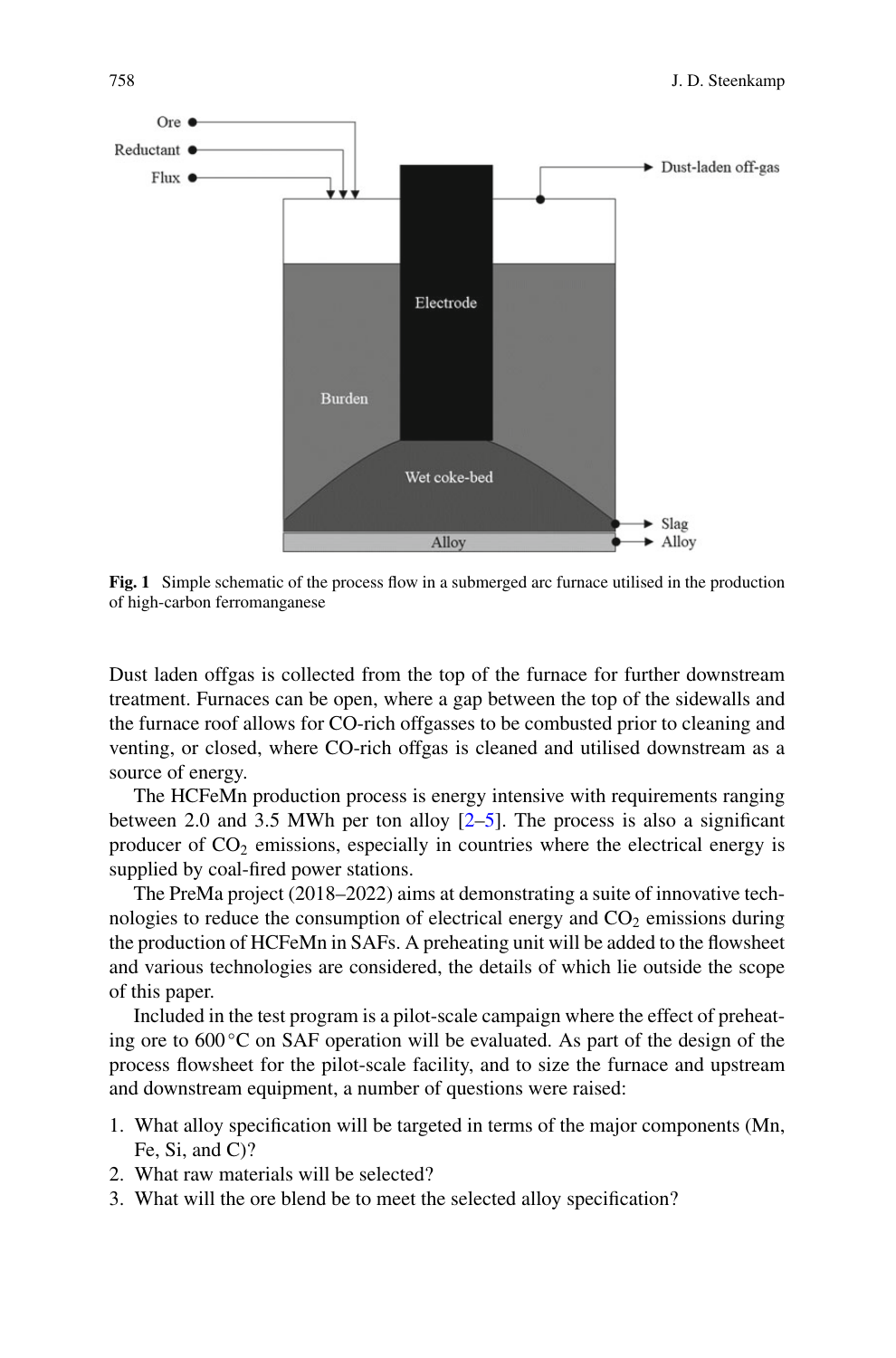- 4. What will the stoichiometric reductant requirement be?
- 5. What will the flux requirement be to optimize the recovery of Mn, ensuring tapability of the slag at the same time?
- 6. What will the process energy requirement be at equilibrium?

Answers were obtained through a review of literature and predictive mass and energy balance calculations.

#### **Alloy Specification**

ASTM standard A99-03 [\[1](#page-13-0)] defines the typical grades for high-carbon ferromanganese (HCFeMn). The grades vary in terms of their Mn-content with Grade A ranging from 78 to 82% Mn, Grade B from 76 to 78% Mn, and Grade C from 74 to 76% Mn. For design purposes, the lower end of Grade A was targeted: 78% Mn, 7.5% C, 1.2% Si, and 12% Fe (calculated by difference), and a Mn/Fe ratio of 6.5.

## **Raw Materials**

South Africa accounts for 78% of the world's identified manganese resources and 29% of the world's reserves [\[6](#page-13-3)]. In typical smelter operations, especially in South Africa, more than one type of commercially available manganese ore is utilised. This fact is explained by the geology of the Kalahari Manganese Field (KMF), the main source of manganese ores commercially available in South Africa.

Three ore types may be distinguished in the KMF deposit on the basis of their geological alteration styles and mineral assemblages [\[7](#page-13-4)[–9\]](#page-13-5). Mamatwan-type represents the least altered, low-grade type of ore in the deposit, and typically contains between 20 and 38% Mn. Wessels-type represents hydrothermally altered, high grade type of ore and typically contains between 45 and 60% Mn. The third type of ore is supergene altered ore, which is of variable grade, depending on the degree of alteration.

Key to the definition of these ore types is their different mineral assemblages. Mamatwan-type ores are enriched in Mn-bearing carbonates, compared to Mn oxiderich Wessels-type ores. The oxidation state of the manganese in both types of ores is limited to the bivalent and trivalent state. The supergene ores are defined by the presence of tetravalent Mn-oxide minerals, and are of intermediate grade [\[9](#page-13-5)].

Mamatwan ore accounts for the bulk of the commercial ore in the KMF (around 95%) and the supergene ore accounts for a very small portion of the deposit. Due to its abundance, the Mamatwan-type ore forms the basis of any HCFeMn smelting facility in South Africa. Due to its low Mn-content, and increasing smelting costs, the Mamatwan-type ore is blend with Wessels-type or supergene ore.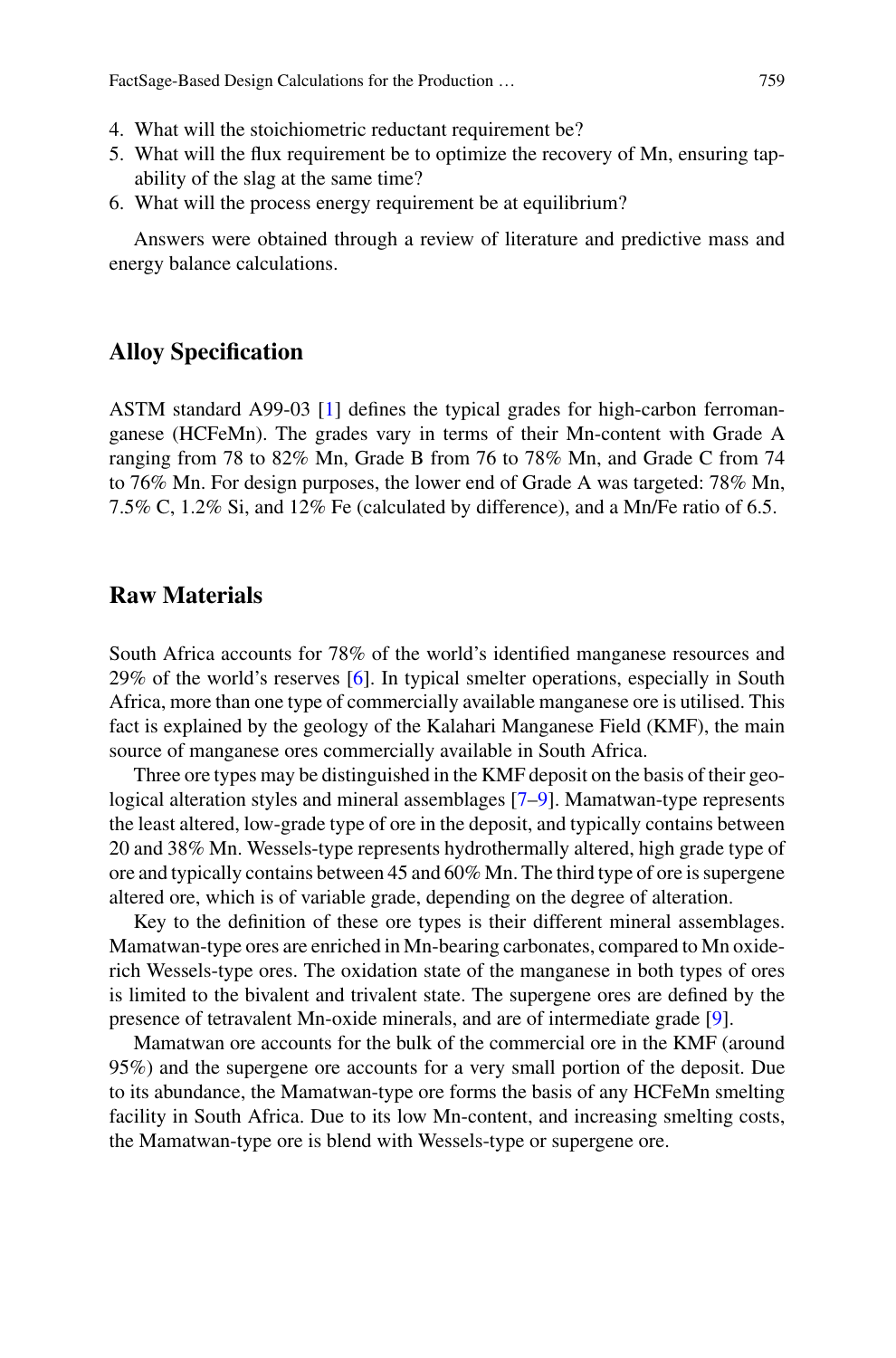| Component $Al_2O_3$  |      | CaO   | Fe   | Fe <sub>2</sub> O <sub>3</sub> | MgO                      | Mn    | SiO <sub>2</sub> | Total  | Mn/Fe |
|----------------------|------|-------|------|--------------------------------|--------------------------|-------|------------------|--------|-------|
| $Ore\#A$             | 0.13 | 13.21 | 4.94 |                                | 3.30                     | 37.78 | 5.60             | 64.96  | 7.65  |
| Ore #a               | 0.14 | 14.94 | 5.79 |                                | 2.59                     | 35.11 | 5.01             | 63.58  | 6.06  |
| Ore $#B$             | 0.09 | 15.33 | 3.86 |                                | 4.21                     | 34.29 | 4.72             | 62.50  | 8.88  |
| Ash in coke $ 17.01$ |      | 20.53 |      | 33.04                          | 2.25                     |       | 27.17            | 100.00 |       |
| Ouartz               | 1.20 | -     |      | $\overline{\phantom{a}}$       | $\overline{\phantom{a}}$ | -     | 98.80            | 100.00 |       |

<span id="page-3-0"></span>Table 1 Chemical compositions of raw materials in % by mass

Producers of manganese ferroalloys typically operate their processes with a number of carbonaceous reductants (i.e., see [\[10\]](#page-13-6)), and in South African operations, quartz is often added as flux.

For the pilot-scale campaign, five types of raw materials were considered: three types of ores, coke as carbonaceous reductant, and quartz as flux. Ore from Mine A formed the baseline, blended with ore from Mine B in order to meet the Mn/Fe requirement of the alloy due to its higher Mn/Fe ratio (see Table [1\)](#page-3-0). Two grades of ore from Mine A were considered and referred to as Ore #A and Ore #a, respectively. Ore from Mine B was referred to as Ore #B. As carbonaceous reductant, only one coke was considered in order to simplify the process control during the campaign. The coke consisted of 2.62% volatile matter, 10.03% ash, and 87.35% fixed carbon (all dry basis) with 3.96% moisture being typical. Table [1](#page-3-0) contains the chemical compositions of the manganese ores, ash in coke, and quartz considered in the design calculations.

#### **Ore Blend**

To determine the types and ratios of the different manganese ores to utilise in the design calculations, the recovery of Mn was assumed to be 80% and of Fe 100%. These assumptions were based on a review of publications available in literature. Results for accounting balances, based on industrial (closed SAF) [\[2](#page-13-1)[–4,](#page-13-7) [11,](#page-13-8) [12\]](#page-13-9) or pilot (open SAF) [\[13,](#page-13-10) [14](#page-14-0)] plant data, as well as predictive balances [\[2,](#page-13-1) [5](#page-13-2), [11,](#page-13-8) [15\]](#page-14-1) were summarised in Table [2.](#page-4-0) Equation [1](#page-3-1) defines basicity  $(B_3)$  where all components were expressed in % by mass.

<span id="page-3-1"></span>
$$
B_3 = \frac{\%CaO + \%MgO}{\%SiO_2} \tag{1}
$$

Taking the recoveries for Mn and Fe into account, the Mn/Fe ratio of the respective ores then reduces to 6.12 for Ore #A, 4.85 for Ore #a, and 7.11 for Ore #B. To produce an alloy with Mn/Fe ratio of 6.5, Ore #A and Ore #B have to be blend at a ratio of 61.38/38.62, and Ore #a and Ore #B at 26.90/73.10. As ore from mine A had to form the baseline and ore from mine B only had to be added as 'sweetener', the use of Ore #a was not further considered due to its unfavourable ratio to Ore #B.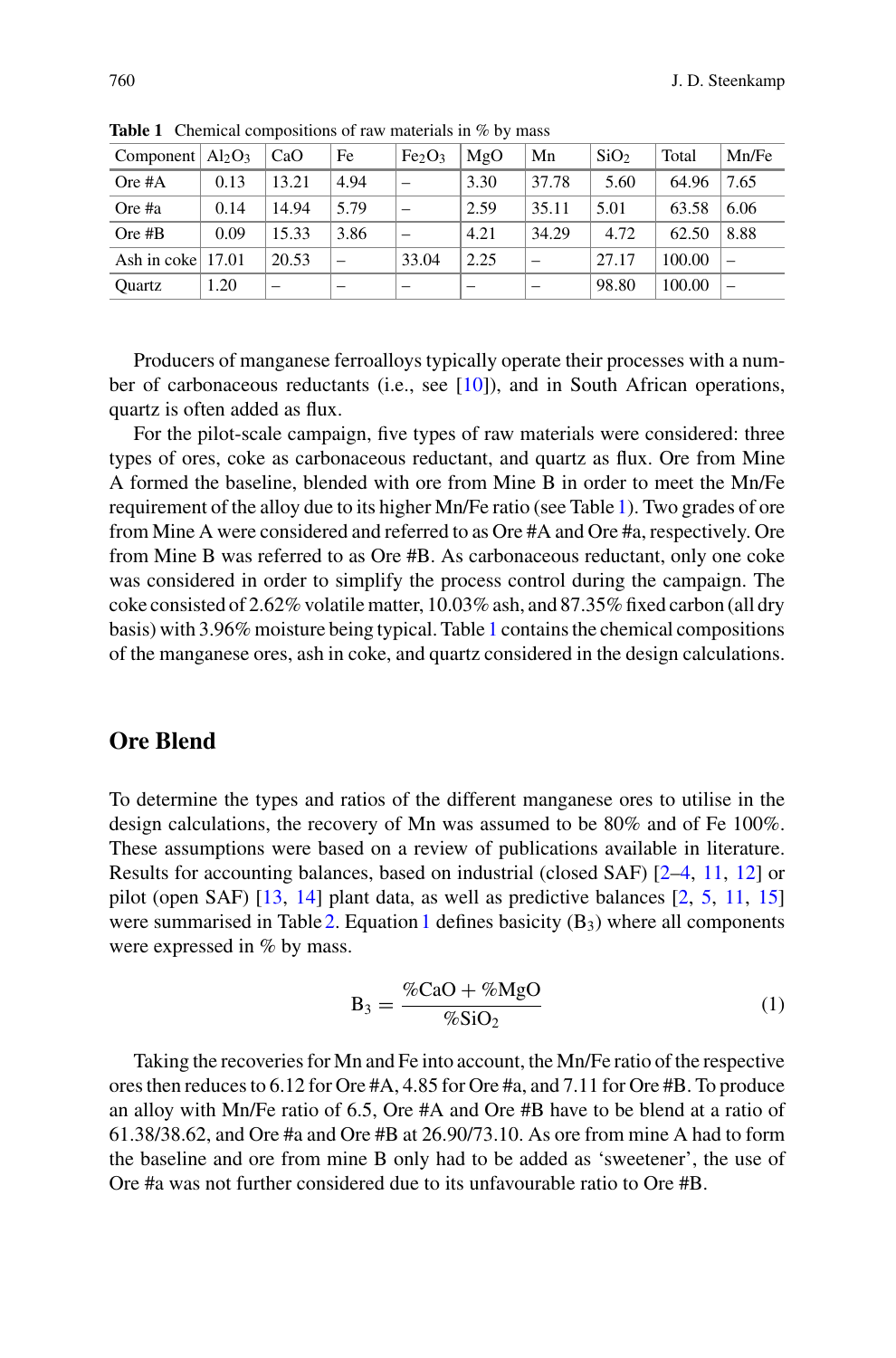<span id="page-4-0"></span>**Table 2** Summary of relevant parameters for mass and energy balance calculations mentioned in literature where raw material input temperatures were  $25^{\circ}$ C in all instances except for \*[\[11](#page-13-8)] where raw materials were preheated to  $600^{\circ}$ C using an external rotary kiln. Where applicable, mass percent applies

| Reference                  | Unit               | $[2]$           | $[3]$ | $[4]$       | [11]                | $[14]$           | $[13]$                 | $\left[5\right]$ | $[15]$             |
|----------------------------|--------------------|-----------------|-------|-------------|---------------------|------------------|------------------------|------------------|--------------------|
| $Mn_{Rec}$                 | $(\%)$             | $70 - 80$       | 82    |             | 85                  | $43 - 68$        | $82 - 83$              |                  |                    |
| $Fe_{Rec}$                 | $(\%)$             | 100             | 100   |             | 100                 | $80 - 100$       | 100                    |                  |                    |
| $Mn/Fe$ <sub>Ore</sub>     | $($ %/%)           | >6              |       |             |                     | >6.2             | 5.4                    |                  | $1.0 - 2.7$        |
| $C_{Excess}$               | $(\%)$             |                 |       | $10 - 30$   |                     | <10              |                        |                  |                    |
| Energy $Predict$           | (MWh/ton<br>alloy) | 2.196           | 2.207 | 2.3         | 2.413<br>$(*1.878)$ |                  | 3.15                   |                  | $1.924 -$<br>3.001 |
| Energy Actual              | (MWh/ton<br>alloy) | $2.5 - 3.5$     | 2.2   | $2.1 - 2.3$ | 2.0                 |                  |                        | 2.7              |                    |
| Energy $_{Lost}$           | $(\%)$             | 27<br>$(16-38)$ | 20    |             | 20                  |                  |                        |                  | 20                 |
| $\mathrm{T}_{Alloy}$       | (C)                | 1500            | 1500  |             | 1500                |                  | 1440,<br>1490,<br>1540 |                  |                    |
| $\mathrm{T}_\mathit{Slag}$ | (C)                | 1500            | 1500  |             | 1500                |                  | 1440,<br>1490,<br>1540 |                  | 1500               |
| $T_{Gas}$                  | (C)                | $200 -$<br>500  | 200   |             | 400                 |                  |                        |                  | 25                 |
| MnO <sub>Slag</sub>        |                    | 18.8            | 34.6  | 30          | 45.6                | $15.1 -$<br>32.0 | $25.5-$<br>27.4        |                  | 20                 |
| $B_3$                      |                    | $1.3 - 1.6$     | 1.0   |             | 0.9                 | 1.1              | 1.3                    |                  |                    |

## **Thermodynamic Calculations**

As the South African process for the production of HCFeMn is considered to be near equilibrium [\[3](#page-13-11)], equilibrium mass and energy balance calculations were initially considered sufficient for design purposes, both in terms of the carbonaceous reductant and energy requirements.

The calculations were conducted in the Equilib module of the FactSage 7.2 thermodynamic software [\[16](#page-14-2)]. As solution databases, FToxid was applied for the oxide systems and a custom-made database (FeMn) [\[17](#page-14-3)] for the alloy systems. The pure specie database (FactPS) was also selected.

As the phase chemistry could play a role, the chemical analyses of the ores and reductant were converted to mineral phases available in the FactSage databases (see Table [3\)](#page-5-0). The conversions were based on the following assumptions:

- 1. Braunite consisted of MnSiO<sub>3</sub> and  $3Mn_2O_3$ ; all SiO<sub>2</sub> present as MnSiO<sub>3</sub>.
- 2. Jacobsite consisted of MnFe $O_4$  and Fe is primarily present as MnFe $O_4$ .
- 3. Hausmanite consisted of Mn3O4 and accounted for the remainder of the Mn.
- 4. Hematite consisted of Fe<sub>2</sub>O<sub>3</sub> and accounted for Fe when  $Mn_3O_4$  became negative.
- 5. Dolomite consisted of  $CaMg(CO<sub>3</sub>)<sub>2</sub>$  and contained all Mg.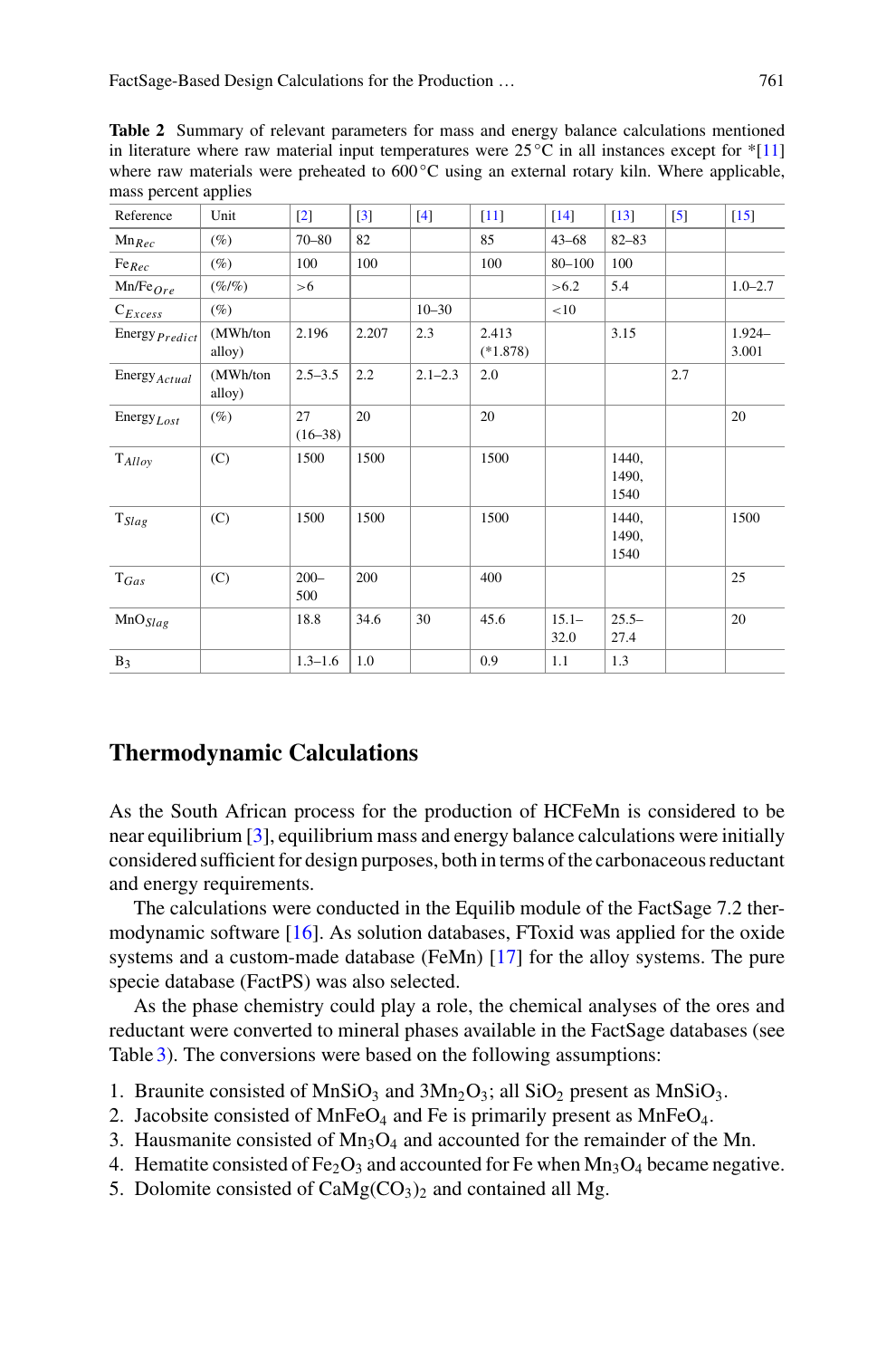|                                                                                                                                             | Total                                                | 100.00                                                                                                                                                                                                                                                                                                                                                                                                         | 100.00      | 100.00                                | 100.00                   | 100.00                   | 100.00                   | $\begin{array}{c} \hline \end{array}$ |             |                        | $\overline{\phantom{a}}$ | $\mathbf{I}$ | $\begin{array}{c} \hline \end{array}$ |
|---------------------------------------------------------------------------------------------------------------------------------------------|------------------------------------------------------|----------------------------------------------------------------------------------------------------------------------------------------------------------------------------------------------------------------------------------------------------------------------------------------------------------------------------------------------------------------------------------------------------------------|-------------|---------------------------------------|--------------------------|--------------------------|--------------------------|---------------------------------------|-------------|------------------------|--------------------------|--------------|---------------------------------------|
|                                                                                                                                             |                                                      | $\begin{array}{c} \hline \end{array}$                                                                                                                                                                                                                                                                                                                                                                          | I           | $\begin{array}{c} \hline \end{array}$ | I                        | 98.8                     | 2.6                      | Solid-1                               | quartz(l)   | $\mathbf{I}$<br>FactPS | 25                       | 25           | $\overline{\phantom{a}}$              |
|                                                                                                                                             |                                                      | 5.80                                                                                                                                                                                                                                                                                                                                                                                                           | 7.65        | 5.69                                  | 7.93                     | $\overline{\phantom{a}}$ | I                        | Solid                                 |             | FactPS                 | 25                       | 25           | 600                                   |
|                                                                                                                                             |                                                      | $\begin{array}{c} \hline \end{array}$                                                                                                                                                                                                                                                                                                                                                                          | I           | 2.85                                  | 3.97                     | $\overline{\phantom{a}}$ | I                        | Solid-1                               | solid-A     | FactPS                 | 25                       | 25           | 600                                   |
|                                                                                                                                             |                                                      | 41.53                                                                                                                                                                                                                                                                                                                                                                                                          | 54.77       | 35.05                                 | 48.83                    | $\overline{\phantom{a}}$ | I                        | Solid-1                               | bixbyite    | FToxid                 | 25                       | 25           | 600                                   |
| Table 3 Input parameters for thermodynamic calculations in FactSage 7.2—composition normalised, i.e., mass in grams equals per cent by mass | $MnO. SiO2$   $Mn2O3$   $Mn3O4$   $MnFe2O4$   $SiO2$ | 11.49                                                                                                                                                                                                                                                                                                                                                                                                          | 15.15       | 9.70                                  | 13.51                    | $\overline{\phantom{a}}$ | I                        | Solid                                 | rhodonite   | FToxid                 | 25                       | 25           | 600                                   |
|                                                                                                                                             | $Mg$ )( $CO3$ ) <sub>2</sub><br>Ca,                  | 16.56                                                                                                                                                                                                                                                                                                                                                                                                          | Ï           | 21.16                                 | Ï                        | $\overline{\phantom{a}}$ | $\overline{\phantom{a}}$ | $\overline{\phantom{a}}$              |             | $\mathbf{I}$           | 25                       | 25           | 600                                   |
|                                                                                                                                             | MgO                                                  | $\overline{1}$                                                                                                                                                                                                                                                                                                                                                                                                 | 4.09        | $\overline{\phantom{a}}$              | 5.53                     | $\overline{\phantom{a}}$ | 0.2                      | Solid                                 | periclase   | FToxid                 | 25                       | 25           | 600                                   |
|                                                                                                                                             | $H_2O$                                               | $\begin{array}{c} \hline \end{array}$                                                                                                                                                                                                                                                                                                                                                                          | I           | $\begin{array}{c} \hline \end{array}$ | I                        | $\overline{\phantom{a}}$ | 4.0                      | Liquid                                |             | FactPS                 | 25                       | 25           | $\overline{\phantom{a}}$              |
|                                                                                                                                             | Fe <sub>2</sub> O <sub>3</sub>                       | 1.35                                                                                                                                                                                                                                                                                                                                                                                                           | 1.77        | $\overline{\phantom{a}}$              | I                        | $\overline{\phantom{a}}$ | 3.2                      | Solid-1                               | hematite    | FToxid                 | 25                       | 25           | 600                                   |
|                                                                                                                                             |                                                      | $\begin{array}{c} \hline \end{array}$                                                                                                                                                                                                                                                                                                                                                                          | I           | $\overline{\phantom{a}}$              | $\mathsf I$              | $\overline{\phantom{a}}$ | 2.5                      | Gas                                   |             | FactPS                 | 25                       | 25           | $\overline{\phantom{a}}$              |
|                                                                                                                                             | $CaCO3$ $CH4$                                        | 23.15                                                                                                                                                                                                                                                                                                                                                                                                          | Ï           | 25.47                                 | $\overline{\phantom{a}}$ | $\overline{\phantom{a}}$ | $\mathbf{I}$             | $\overline{\phantom{a}}$              |             | $\mathbf{I}$           | 25                       | 25           | 600                                   |
|                                                                                                                                             | CaO                                                  |                                                                                                                                                                                                                                                                                                                                                                                                                | 16.39       | I                                     | 20.12                    | $\overline{\phantom{a}}$ | 2.0                      | Solid                                 | lime        | FToxid                 | 25                       | 25           | 600                                   |
|                                                                                                                                             |                                                      | $\begin{array}{c} \rule{0pt}{2ex} \rule{0pt}{2ex} \rule{0pt}{2ex} \rule{0pt}{2ex} \rule{0pt}{2ex} \rule{0pt}{2ex} \rule{0pt}{2ex} \rule{0pt}{2ex} \rule{0pt}{2ex} \rule{0pt}{2ex} \rule{0pt}{2ex} \rule{0pt}{2ex} \rule{0pt}{2ex} \rule{0pt}{2ex} \rule{0pt}{2ex} \rule{0pt}{2ex} \rule{0pt}{2ex} \rule{0pt}{2ex} \rule{0pt}{2ex} \rule{0pt}{2ex} \rule{0pt}{2ex} \rule{0pt}{2ex} \rule{0pt}{2ex} \rule{0pt}{$ | $\mathsf I$ | $\overline{\phantom{a}}$              | I                        | $\mathsf I$              | 83.9                     | Solid-1                               | graphite(s) | FeMn                   | 25                       | 25           | I                                     |
|                                                                                                                                             | $Al_2O_3$                                            | 0.12                                                                                                                                                                                                                                                                                                                                                                                                           | 0.16        | 0.08                                  | 0.12                     | 1.2                      | $\frac{6}{16}$           | Solid-1                               | gamma       | FToxid                 | 25                       | 25           | 600                                   |
|                                                                                                                                             | Item                                                 |                                                                                                                                                                                                                                                                                                                                                                                                                |             |                                       |                          |                          | ७                        |                                       |             | ∞                      | ᡋ                        | $\approx$    | $\equiv$                              |

J. ÷,  $\ddot{\cdot}$ J.

Where items are Where items are

<span id="page-5-0"></span>1. Ore #A with calcite and dolomite 1. Ore #A with calcite and dolomite

2. Ore #A with CaO and MgO<br>3. Ore #B with calcite and dolomite<br>4. Ore #B with CaO and MgO 2. Ore #A with CaO and MgO

3. Ore #B with calcite and dolomite

4. Ore #B with CaO and MgO 5. Quartz

6. Coke 7. Phase selected in FactSage

8. Database selected in FactSage 8. Database selected in FactSage

9. Temperature #1 (°C)—All raw materials<br>10. Temperature #2 (°C)—Coke and quartz<br>11. Temperature #2 (°C)—Ore 9. Temperature #1 ( $°C$ )—All raw materials

10. Temperature #2 (◦C)—Coke and quartz

11. Temperature #2 (◦C)—Ore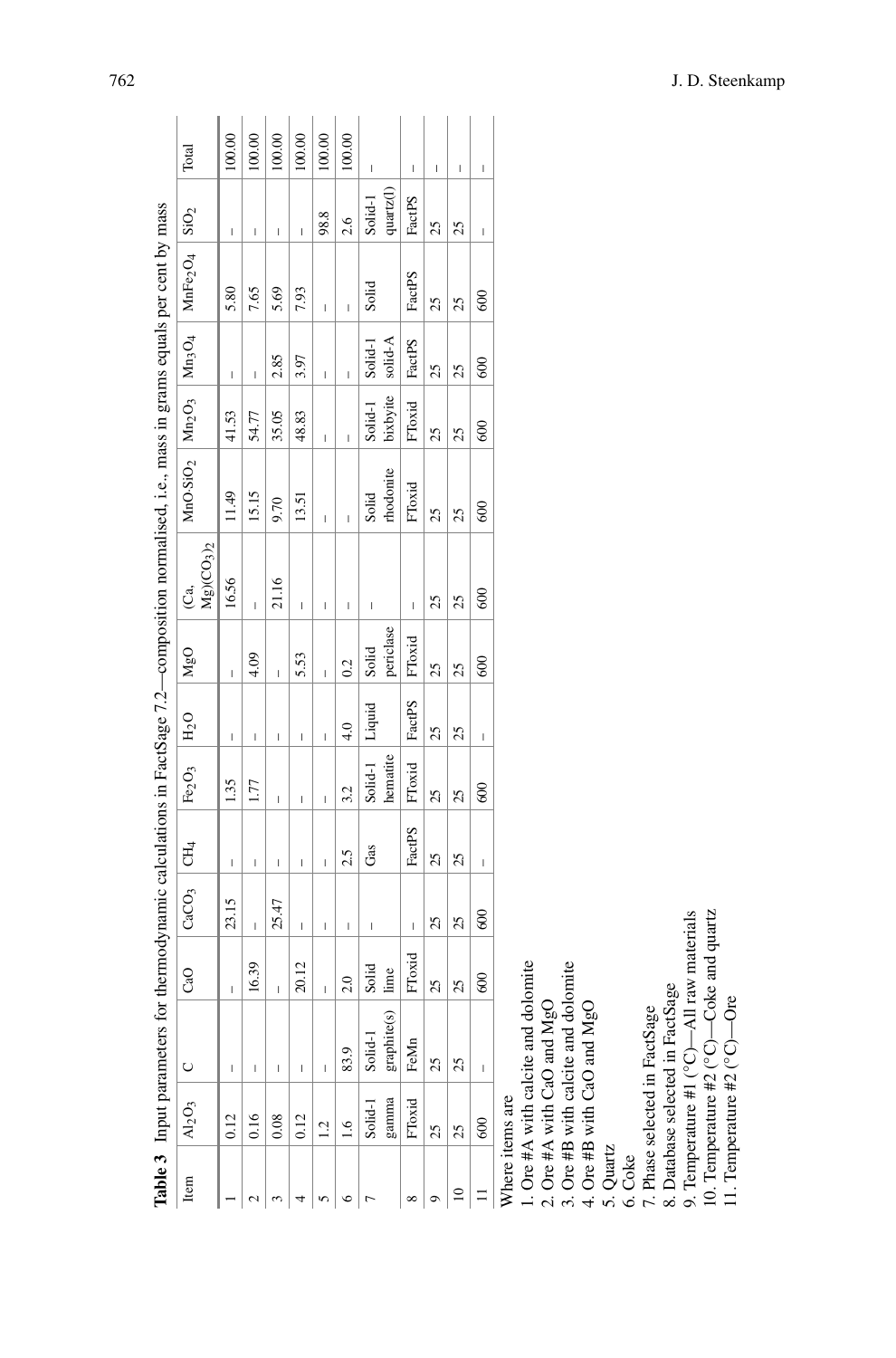- 6. Calcite consisted of  $CaCO<sub>3</sub>$  and accounted for the remainder of the Ca.
- 7. Volatile matter in the coke only consisted of  $CH<sub>4</sub>$ .

Each of these streams were predefined in the Mixture module of the FactSage 7.2 thermodynamic software. The ore streams were specified at two temperatures: 25 and  $600\degree$ C. In all calculations the initial conditions of the phases were specified as indicated in Table [3.](#page-5-0)

In the Equilib module, all ideal gas species were selected as well as all pure solids and pure liquid species, with duplicates suppressed and the solution databases having priority over the pure specie database. For the oxide systems, all solution phases were selected, except in cases where more than one option existed, for which the A-phase was selected, i.e., Slag-A. For the alloy system, all solution phases were selected. Equilibrium was calculated for normal and transition states.

Other input conditions were summarised in Table [4](#page-7-0) on a case-by-case basis. The results of the calculations were summarised in Table [5](#page-8-0) which can be found just before the sub-section on sensitivity analysis.

## *Stoichiometric Reductant Requirement*

As a first iteration, a flux-less operation was analysed by reacting 100 g of ore blend with 0–100 g coke, at intervals of 10 g at 1500 °C. Two cases were evaluated. In Case #1, all input materials were considered to be at  $25^{\circ}$ C. In Case #2, the ore blend were input at  $600^{\circ}$ C and coke and quartz at  $25^{\circ}$ C. Products were produced at 1500 °C.

The results were analysed in terms of mass of alloy (FEMN-Liqu) and graphite (FEMN-C(s)) phases formed per  $100 g$  ore blend, as a function of coke additions. The reductant requirement was estimated as the point just before the formation of graphite as reaction product, as it was assumed that the formation of graphite indicated a surplus of coke. For both Case #1 and Case #2, 22.03 g of coke is required per 100 g of ore blend forming 38.87 g of alloy. Preheating of the ore streams neither influenced the reductant requirement nor the formation of alloy phase.

## *Process Energy Requirement at Equilibrium*

To determine the process energy requirements, the thermodynamic calculations in FactSage 7.2 were done in three steps:

1. In the first step, the phases produced at  $1500\degree$ C when reacting Ore #A and Ore #B, and coke were calculated. Also calculated, was the energy required to produce these phases at  $1500^{\circ}$ C. The amounts and compositions of the gas and alloy phases produced were saved as streams to be used in subsequent calculations.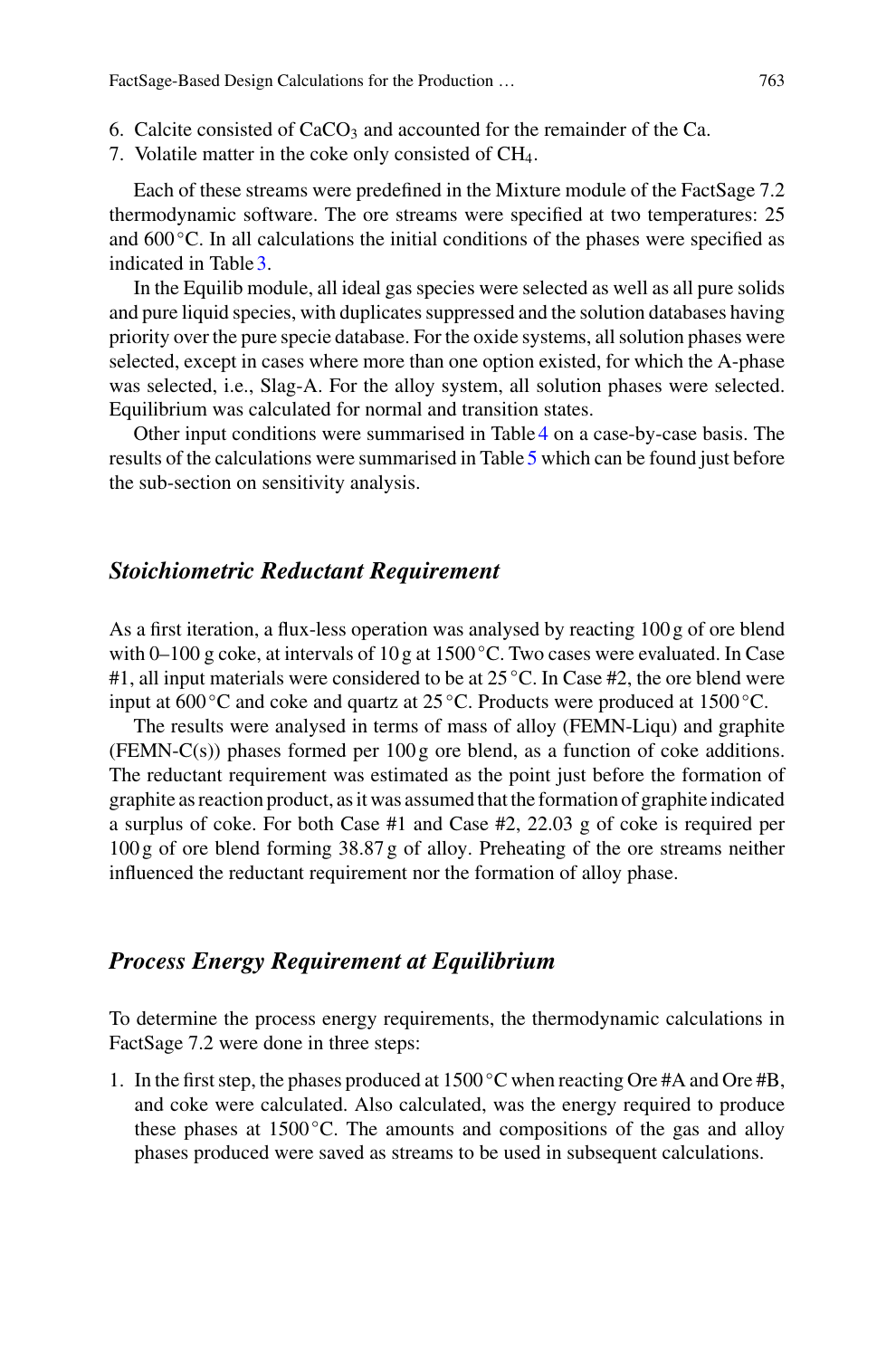| Case  | Ore   | Ore   | the previous case was marculed in mimos for ca<br>Quartz | Coke  | H <sub>2</sub> O         | $T_{Mix\ A/B}$ | $T_{MixC}$               | $T_{Mix\,D}$ | $T_{H_2O}$               | $\mathrm{T}_{Slag}$ | $\mathrm{T}_{Gas}$ | $\mathrm{T}_{Alloy}$ |
|-------|-------|-------|----------------------------------------------------------|-------|--------------------------|----------------|--------------------------|--------------|--------------------------|---------------------|--------------------|----------------------|
|       | $\#A$ | $\#B$ | (g)                                                      | (g)   | (g)                      |                |                          |              |                          |                     |                    |                      |
|       | (g)   | (g)   |                                                          |       |                          |                |                          |              |                          |                     |                    |                      |
| #1    | 61.38 | 38.62 | $\overline{a}$                                           | 22.03 | $\overline{\phantom{a}}$ | 25             | $\overline{\phantom{m}}$ | 25           | $\overline{\phantom{a}}$ | 1500                | 800                | 1400                 |
| #2    | 61.38 | 38.62 | $\overline{a}$                                           | 22.03 | $\qquad \qquad -$        | 600            | ÷,                       | 25           | $\qquad \qquad -$        | 1500                | 800                | 1400                 |
| #3    | 61.38 | 38.62 | 12.86                                                    | 21.54 |                          | 25             | 25                       | 25           | $\overline{\phantom{0}}$ | 1500                | 800                | 1400                 |
| #4    | 61.38 | 38.62 | 12.86                                                    | 21.54 | $\overline{\phantom{m}}$ | 600            | 25                       | 25           | $\overline{\phantom{0}}$ | 1500                | 800                | 1400                 |
| #5    | 61.38 | 38.62 | $\overline{a}$                                           | 23.49 | $\qquad \qquad -$        | 25             | $\overline{\phantom{0}}$ | 25           | $\overline{\phantom{0}}$ | 1500                | 800                | 1400                 |
| #6    | 61.38 | 38.62 | $\overline{\phantom{0}}$                                 | 23.49 | $\overline{\phantom{0}}$ | 600            | $\qquad \qquad -$        | 25           | $\overline{\phantom{0}}$ | 1500                | 800                | 1400                 |
| #7    | 61.38 | 38.62 | 10.24                                                    | 23.06 | $\qquad \qquad -$        | 25             | 25                       | 25           | $\qquad \qquad -$        | 1500                | 800                | 1400                 |
| $\#8$ | 61.38 | 38.62 | 10.24                                                    | 23.06 | $\qquad \qquad -$        | 600            | 25                       | 25           | $\qquad \qquad -$        | 1500                | 800                | 1400                 |
| #9    | 61.38 | 38.62 | 10.24                                                    | 21.91 |                          | 25             | 25                       | 25           | $\overline{\phantom{0}}$ | 1500                | 800                | 1400                 |
| #10   | 61.38 | 38.62 | 10.24                                                    | 21.33 | $\overline{\phantom{m}}$ | 25             | 25                       | 25           | $\overline{\phantom{0}}$ | 1500                | 800                | 1400                 |
| #11   | 61.38 | 38.62 | 10.24                                                    | 20.75 | $\overline{\phantom{m}}$ | 25             | 25                       | 25           | $\qquad \qquad -$        | 1500                | 800                | 1400                 |
| #12   | 61.38 | 38.62 | 10.24                                                    | 19.60 | $\overline{a}$           | 25             | 25                       | 25           | $\overline{\phantom{0}}$ | 1500                | 800                | 1400                 |
| #13   | 61.38 | 38.62 | 10.24                                                    | 18.45 | $\overline{\phantom{a}}$ | 25             | 25                       | 25           | $\overline{\phantom{m}}$ | 1500                | 800                | 1400                 |
| #14   | 61.38 | 38.62 | 15.36                                                    | 23.06 | $\overline{\phantom{m}}$ | 25             | 25                       | 25           | $\qquad \qquad -$        | 1500                | 800                | 1400                 |
| #15   | 61.38 | 38.62 | 5.12                                                     | 23.06 | $\overline{\phantom{0}}$ | 25             | 25                       | 25           | $\overline{\phantom{0}}$ | 1500                | 800                | 1400                 |
| #16   | 61.38 | 38.62 | 10.24                                                    | 23.06 | $\overline{\phantom{m}}$ | 25             | 25                       | 25           | $\qquad \qquad -$        | 1450                | 750                | 1350                 |
| #17   | 61.38 | 38.62 | 10.24                                                    | 23.06 |                          | 25             | 25                       | 25           | $\overline{\phantom{a}}$ | 1400                | 700                | 1300                 |
| #18   | 61.38 | 38.62 | 10.24                                                    | 23.06 | $\overline{a}$           | 25             | 25                       | 25           | $\qquad \qquad -$        | 1500                | 700                | 1400                 |
| #19   | 61.38 | 38.62 | 10.24                                                    | 23.06 | $\overline{\phantom{0}}$ | 25             | 25                       | 25           | $\overline{\phantom{0}}$ | 1500                | 600                | 1400                 |
| #20   | 61.38 | 38.62 | 10.24                                                    | 23.06 |                          | 25             | 25                       | 25           | $\overline{\phantom{a}}$ | 1500                | 500                | 1400                 |
| #21   | 61.38 | 38.62 | 10.24                                                    | 23.06 | $\overline{\phantom{0}}$ | 25             | 25                       | 25           | $\overline{\phantom{a}}$ | 1500                | 400                | 1400                 |
| #22   | 61.38 | 38.62 | 10.24                                                    | 23.06 | 1.00                     | 25             | 25                       | 25           | 25                       | 1500                | 800                | 1400                 |
| #23   | 61.38 | 38.62 | 10.24                                                    | 23.06 | 2.00                     | 25             | 25                       | 25           | 25                       | 1500                | 800                | 1400                 |
| #24   | 61.38 | 38.62 | 10.24                                                    | 23.06 | 4.00                     | 25             | 25                       | 25           | 25                       | 1500                | 800                | 1400                 |
| #25   | 61.38 | 38.62 | 10.24                                                    | 23.06 | 8.00                     | 25             | 25                       | 25           | 25                       | 1500                | 800                | 1400                 |

<span id="page-7-0"></span>**Table 4** Inputs for various cases evaluated using the Equilib module in FactSage 7.2 with the FACTPS, FToxid, and custom alloy database. For ease of reference, the variables that changed from the previous case was indicated in *italics* for each case

- 2. In the second step, the phases produced and energy required when cooling the gas to 800 °C were calculated. This was done to quantify the effect of the gas cooling, as it percolates through the burden, on the energy required.
- 3. In the final step, the phases produced and energy required when cooling the alloy to 1400 °C were calculated. This was done to quantify the effect of alloy typically leaving the process at a lower temperature, on the energy required.

The process energy requirements for Case #1 and Case #2 calculated in this manner were 3.301 and 2.932 MWh/ton alloy, respectively.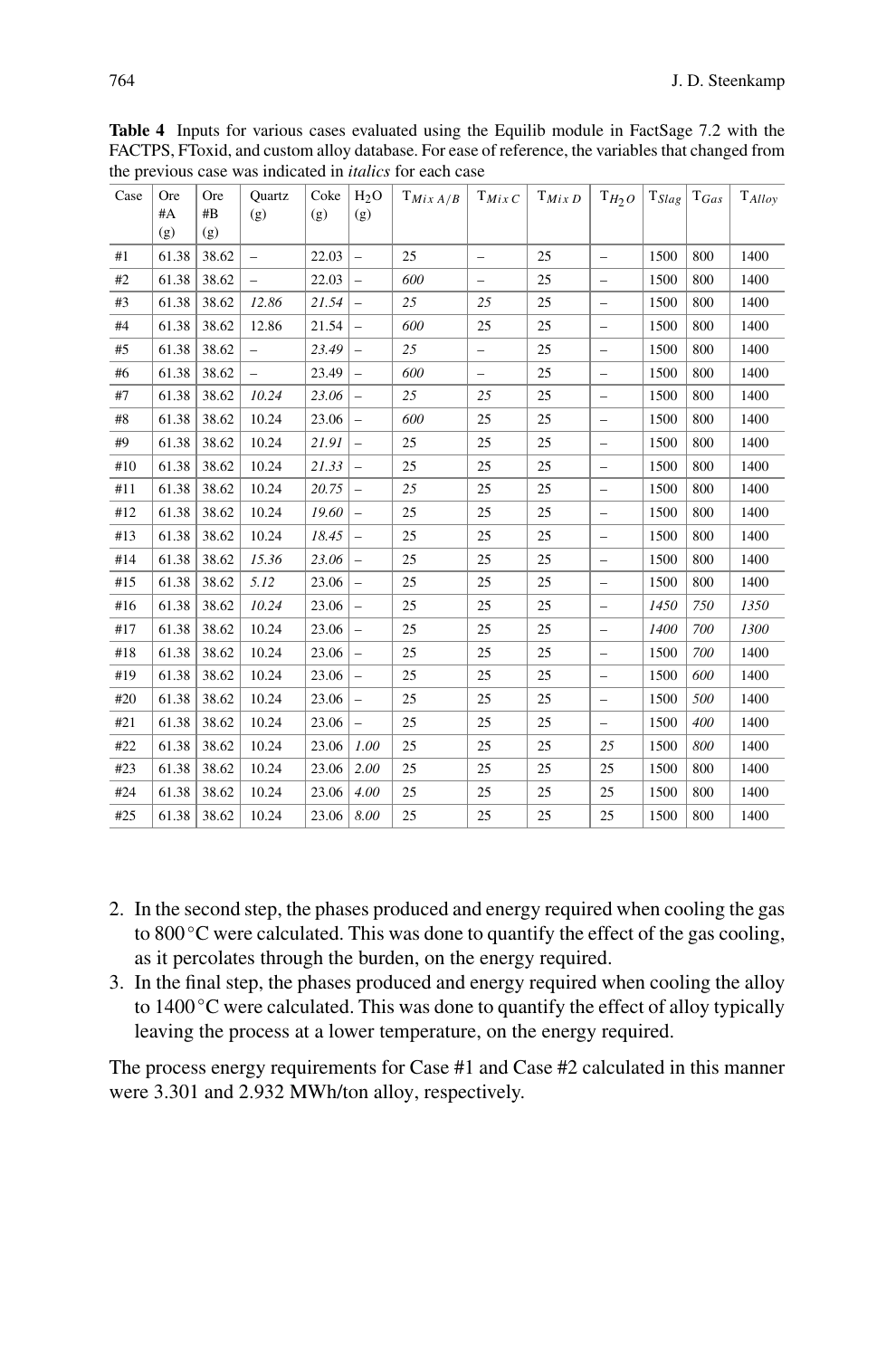| į<br>;<br>;<br>ļ<br>ļ       |                                                                                  |
|-----------------------------|----------------------------------------------------------------------------------|
| ı                           |                                                                                  |
| l<br>$\mathbf{I}$           |                                                                                  |
| ļ                           |                                                                                  |
|                             |                                                                                  |
|                             |                                                                                  |
| ֠<br>ï<br>١<br>l            |                                                                                  |
| ļ<br>I<br>ļ                 | l<br>:<br>j<br>֧֧֧֧֧֧֧֧֧֧֧֧֧ׅ֧֧֧֚֚֚֚֚֚֚֚֚֚֚֚֚֚֚֚֚֚֚֚֚֚֚֚֚֚֚֚֡֓֡֝֓֝֓֓֓֓֓֓֓֓֓֓֜֝֬֜ |
| aunu J<br>l,<br>ļ<br>ľ<br>I | .<br>1                                                                           |

<span id="page-8-0"></span>

|                   | mass percent applies       |                                       |           |                             |                              |                                    |                  |                         |                                                                                                               |                    |                    |                        |                                   |                |
|-------------------|----------------------------|---------------------------------------|-----------|-----------------------------|------------------------------|------------------------------------|------------------|-------------------------|---------------------------------------------------------------------------------------------------------------|--------------------|--------------------|------------------------|-----------------------------------|----------------|
| Case              | Energy<br>(MWh/ton<br>ore) | h/ton<br>ζã<br>Energ<br>(MW<br>alloy) | Alloy (g) | $\mathbf{Mn}_{AHoy}$<br>(%) | $\mathrm{Fe}_{Alloy}$<br>(%) | $\operatorname{Si}_{Alloy}$<br>(%) | CAlloy<br>$(\%)$ | Mn/Fe<br>$\binom{3}{2}$ | $\ensuremath{\mathit{M}}\xspace$ $\ensuremath{\mathit{M}}\xspace$ $\ensuremath{\mathit{Re}}\xspace$<br>$(\%)$ | Fe $_{Rec}$ $(\%)$ | Slag/Alloy<br>(වූ) | $MnO_{Slag}$<br>$($ %) | Solids $_{\emph{Stag}}$<br>$(\%)$ | $\mathbf{B}^2$ |
| #                 | 1.279                      | 3.301                                 | 38.8      | 82.8                        | 10.0                         | $_{0.0}$                           | 7.2              | 8.28                    | 95                                                                                                            | 100                | 0.79               | 3.1                    | 93.5                              | 3.73           |
| #                 | 1.137                      | 2.93                                  | 38.8      | 82.8                        | 10.0                         | $_{0.0}$                           | 7.2              | 8.28                    | 95                                                                                                            | 100                | 0.79               | $\overline{31}$        | 93.5                              | 3.73           |
| $\mathfrak{t}^\#$ | 1.318                      | 3.566                                 | 36.9      | 81.9                        | 10.5                         | 0.7                                | 6.9              | 7.83                    | 89                                                                                                            | $\overline{0}$     | 1.23               | 7.8                    | $_{0.0}$                          | 1.33           |
| #4                | 1.175                      | 3.180                                 | 36.9      | 81.9                        | 10.5                         | 0.7                                | 6.9              | 7.83                    | 89                                                                                                            | 100                | 1.23               | 7.8                    | $_{0.0}$                          | 1.33           |
| \$#               | 1.147                      | 2.158                                 | 53.1      | 83.3                        | 9.5                          | $_{0.0}$                           | 7.2              | 8.77                    | 57                                                                                                            | 100                | 0.61               | 3.0                    | 92.8                              | 3.75           |
| \$                | 1.022                      | 1.92                                  | 53.1      | 83.3                        | 9.5                          | $_{0.0}$                           | 7.2              | 8.77                    | 5                                                                                                             | 100                | 0.61               | 3.0                    | 92.8                              | 3.75           |
| L#                | 1.187                      | 2.30 <sup>2</sup>                     | 51.5      | 82.7                        | 9.8                          | 0.6                                | 7.0              | 8.46                    | 93                                                                                                            | 100                | 0.86               | 6.9                    | $_{0.0}$                          | 1.38           |
| $^{48}$           | 1.062                      | 2.06                                  | 51.5      | 82.7                        | 9.8                          | 0.6                                | 7.0              | 8.46                    | 93                                                                                                            | 100                | 0.86               | 6.9                    | $_{0.0}$                          | 1.38           |
| 4                 | 1.152                      | 2.32                                  | 49.6      | 83.1                        | $\overline{10}$              | 0.3                                | 6.5              | 8.23                    | 8                                                                                                             | 100                | 0.93               | 10.4                   | $_{0.0}$                          | 1.35           |
| #10               | 1.133                      | 2.34(                                 | 48.4      | 83.3                        | 10.3                         | 0.2                                | 6.1              | 8.08                    | 89                                                                                                            | 100                | 0.98               | 12.4                   | 0.0                               | 1.34           |
| $\frac{11}{11}$   | 1.115                      | 2.363                                 | 47.2      | 83.5                        | 10.6                         | $\overline{c}$                     | 5.8              | 7.91                    | 86                                                                                                            | 100                | 1.03               | 14.6                   | $_{0.0}$                          | 1.34           |
| #12               | 1.078                      | 2.422                                 | 44.5      | 83.7                        | $\Xi$                        | $\overline{c}$                     | 5.1              | 7.52                    | 82                                                                                                            | 100                | 1.16               | 19.2                   | 0.0                               | 1.33           |
| #13               | 1.040                      | 2.506                                 | 41.5      | 83.5                        | 11.9                         | $_{0.0}$                           | 4.6              | 7.03                    | 76                                                                                                            | 100                | 1.32               | 24.2                   | $_{0.0}$                          | 1.33           |
| #14               | 1.223                      | 2.447                                 | 50.0      | 81.6                        | 10.1                         | 1.9                                | 6.4              | $\overline{8.11}$       | 8                                                                                                             | 100                | 1.00               | 10.8                   | $_{0.0}$                          | 1.13           |
| #15               | 1.156                      | 2.197                                 | 52.6      | 83.4                        | 9.6                          | $\overline{c}$                     | 7.0              | 8.71                    | 96                                                                                                            | 100                | 0.72               | $\overline{61}$        | 67.8                              | 1.56           |
| #16               | 1.088                      | 2.189                                 | 49.7      | 82.7                        | 10.1                         | $\overline{c}$                     | 7.0              | 8.17                    | 8                                                                                                             | 100                | 0.94               | 11.4                   | 1.3                               | 1.33           |
| #17               | 0.982                      | 2.06 <sup>2</sup>                     | 47.5      | 82.5                        | 10.6                         | $_{0.0}$                           | 6.9              | 7.79                    | 86                                                                                                            | 100                | 0.98               | 17.5                   | $\frac{1}{4}$                     | 1.29           |
| #18               | 1.060                      | 2.058                                 | 51.5      | 82.7                        | 9.8                          | 0.6                                | 7.0              | 8.46                    | 93                                                                                                            | 100                | 0.86               | 6.9                    | 0.0                               | 1.38           |
| #19               | 0.946                      | $1.83^{\circ}$                        | 51.5      | 82.7                        | 9.8                          | 0.6                                | 7.0              | 8.46                    | 93                                                                                                            | $\geq$             | 0.86               | 6.9                    | 0.0                               | 1.38           |
| #20               | 0.892                      | 1.73                                  | 51.5      | 82.7                        | 9.8                          | 0.6                                | 7.0              | 8.46                    | 93                                                                                                            | 100                | 0.86               | 6.9                    | $_{0.0}$                          | 1.38           |
| #21               | 0.866                      | 1.68                                  | 51.5      | 82.7                        | 9.8                          | 0.6                                | 7.0              | 8.46                    | 93                                                                                                            | 100                | 0.86               | 6.9                    | $_{0.0}$                          | 1.38           |
| #22               | 1.196                      | 2.38'                                 | 50.2      | 82.9                        | 10.0                         | 0.4                                | 6.7              | 8.27                    | 51                                                                                                            | 100                | 0.91               | 9.2                    | $_{0.0}$                          | 1.36           |
| #23               | 1.204                      | 2.475                                 | 48.6      | 83.3                        | 10.3                         | 0.3                                | $\overline{61}$  | 8.05                    | 89                                                                                                            | 100                | 0.97               | 11.8                   | $_{0.0}$                          | 1.34           |
| #24               | 1.211                      | 2.58                                  | 46.9      | 83.5                        | 10.7                         | 0.2                                | 5.6              | 7.78                    | 86                                                                                                            | 100                | 1.05               | 14.6                   | $_{0.0}$                          | 1.34           |
| #25               | 1.218                      | 2.706                                 | 45.0      | 83.6                        | 11.2                         | $\overline{0}$                     | $\overline{51}$  | 7.48                    | 83                                                                                                            | 100                | 1.14               | 17.7                   | $_{0.0}$                          | 1.33           |

## FactSage-Based Design Calculations for the Production ... 765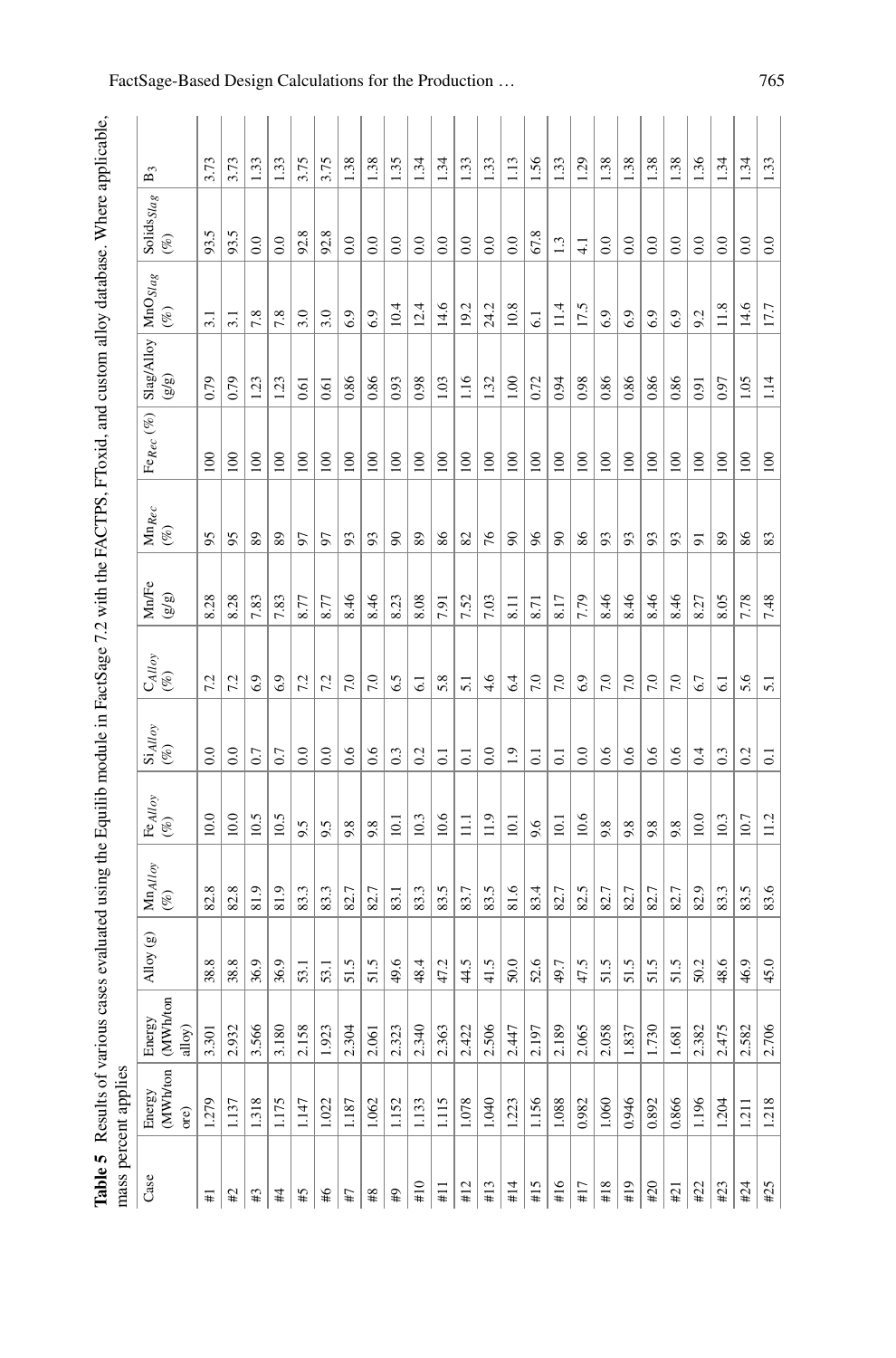## *Calculated Mn and Fe Recovery*

From the results of the calculations in FactSage 7.2, the amount of alloy produced as well as the composition and Mn/Fe ratio of the alloy was derived. The recoveries of Mn and Fe at equilibrium conditions were calculated as follows:

- 1. The molar compositions of each of the phases formed were extracted from the dataset.
- 2. From the set of results, the number of moles of Fe and number of moles of Mn per phase was derived, totalized, and the recovery of the Fe and Mn to the alloy phase was calculated.
- 3. Calculated in this manner, the mass and molar recovery will be the same.

## *Flux Requirement*

The other product phases that formed for both Case #1 and Case #2 were 40.9% gas, 1.7% liquid slag, and two types of solid phases: 12.5% monoxide and 12.5% (Ca,  $Mg$ ,  $Mn$ )<sub>2</sub>SiO<sub>4</sub>. Of the monoxide phase formed, 1.0% was associated with the gas phase formation, the remainder of the oxide phases would be considered as 'slag' phase. The 'slag'/alloy mass ratio is calculated at 0.9, which is similar to the 0.8 typically associated with South African operations [\[18\]](#page-14-4) or pilot-scale testwork [\[13](#page-13-10)]. The solids content of the 'slag' phase is very high at 93.5% by mass, which means that the 'slag' will not be able to tap from the furnace and 'slag'/alloy separation will be difficult amongst other problems.

At South African operations, quartz is used as a flux and is also considered here. The calculations in FactSage 7.2, were based on Case  $#1$ , to which  $0-20$  g quartz was added at 2 g intervals, with equilibrium calculated at  $1500^{\circ}$ C. The quartz requirement is estimated as the point where no solids (excluding graphite) are formed as reaction product and was found to be 12.86 g quartz per 100 g ore blend. The reductant requirement will also be less as indicated by the formation of graphite. To account for the effect of flux addition, the results obtained for Case #1 were subsequently revised as Case #3 and Case #2 as Case #4, taking the reduction in reductant requirement into account.

## *Revising Raw Material Phase Composition*

Comparing the results obtained for Cases #1 to #4 in terms of energy required, the results were significantly higher than those published in literature (see Table [2\)](#page-4-0). The results reported in literature varied between 1.8 and 3.2 MWh/ton of alloy whilst the energy required for Cases #1 to #4 ranged between 2.9 and 3.6 MWh/ton of alloy. It was therefore decided to disregard the energy required for the decompositioning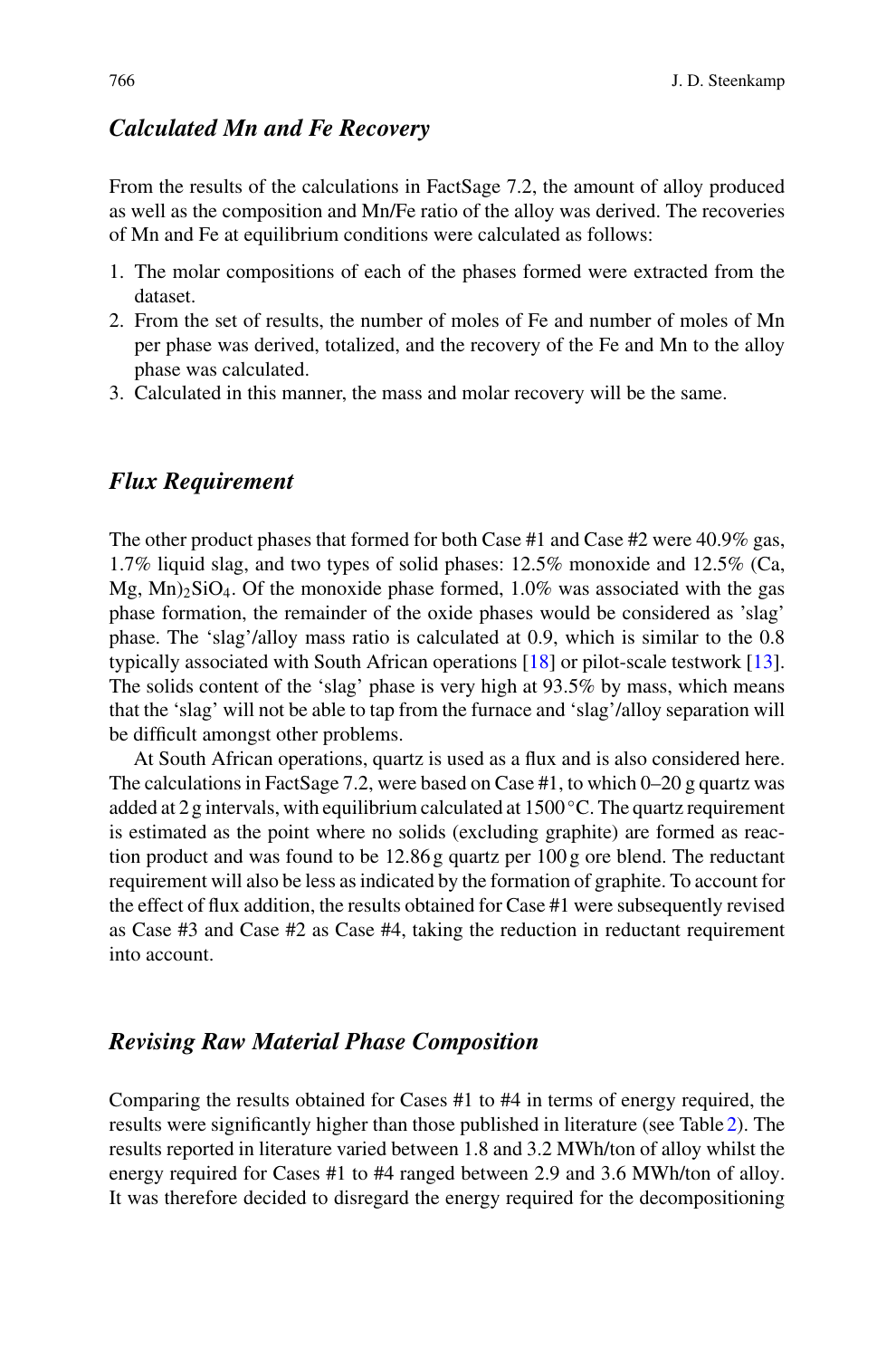of calcite (CaCO<sub>3</sub>) and dolomite (CaMg(CO<sub>3</sub>)<sub>2</sub>). Dolomite still contained all MgO but it now consisted of CaO and MgO in a molar ratio of 1:1. Calcite accounted for the remainder of the CaO and consisted of CaO only. The calculations for Cases #1 to #4 were subsquently revised as Cases #5 to #8.

#### *Sensitivity Analysis*

A sensitivity analysis was conducted to study the effects of the changes listed below on the energy requirement, product amount and quality, manganese recovery, and amount of slag. Case #7 formed the base case for the analysis. The following changes were considered:

- 1. Reducing the amount of coke by 2.5, 5, 7.5, 10, 15, and 20% to account for the effect of reaction kinetics (Cases #9 to #13). As FactSage calculates the equilibrium conditions only, and it is known that the manganese reduction in HCFeMn production is not at equilibrium, the amount of coke fed to the process was reduced. According to the training material provided with the software, this is typically done when using FactSage for mass and energy balance calculations when processes are not at equilibrium.
- 2. Increasing and decreasing the amount of flux by 50% to study effect of flux additions on solids in slag (Cases #14 and #15).
- 3. Reducing the output temperatures of all products by 50 and  $100\degree$ C (Cases #16 and #17), and the temperature of the offgas only at intervals of 100 °C up to 400 °C (Cases #18 to #21) to study effect of output temperatures.
- 4. Introducing moisture at intervals of 1 g up to 8 g to study the effect of moisture associated with wet ore (Cases #22 to #25).

The effect of the reduction on manganese recovery and energy required were presented in Fig. [2a](#page-11-0). The conditions typical of operating conditions (80% recovery) will therefore probably be met at between 15 and 20% reduction in coke, which is within the range of excess carbon added typically for coke-bed management. For mass and energy balance calculation purposes, the stoichiometric reductant requirement was selected to be 15% less than the base case, i.e., 19.601 g/100 g ore instead of 23.06 g/100 g ore. The associated increase in process energy requirement would be between 5.1 and 8.7%. The increase in process energy requirement, when expressed as MWh/ton alloy, was not due to an actual increase in energy but due to a decrease in alloy produced though as can be seen in Fig. [2b](#page-11-0). The actual reduction in process energy requirement was also evident when expressed as MWh/ton ore.

The process energy requirement for the base case was calculated for ore and quartz on a dry basis. In reality, the ore fed into the SAF would probably contain some moisture. The effect of ore containing moisture on the process energy requirement was therefore calculated. Addition of moisture significantly influenced the process energy requirement as well as the manganese recovery (Fig. [3a](#page-11-1)), with 4% moisture resulting in a 17.4% increase in process energy requirement and 11.7% decrease in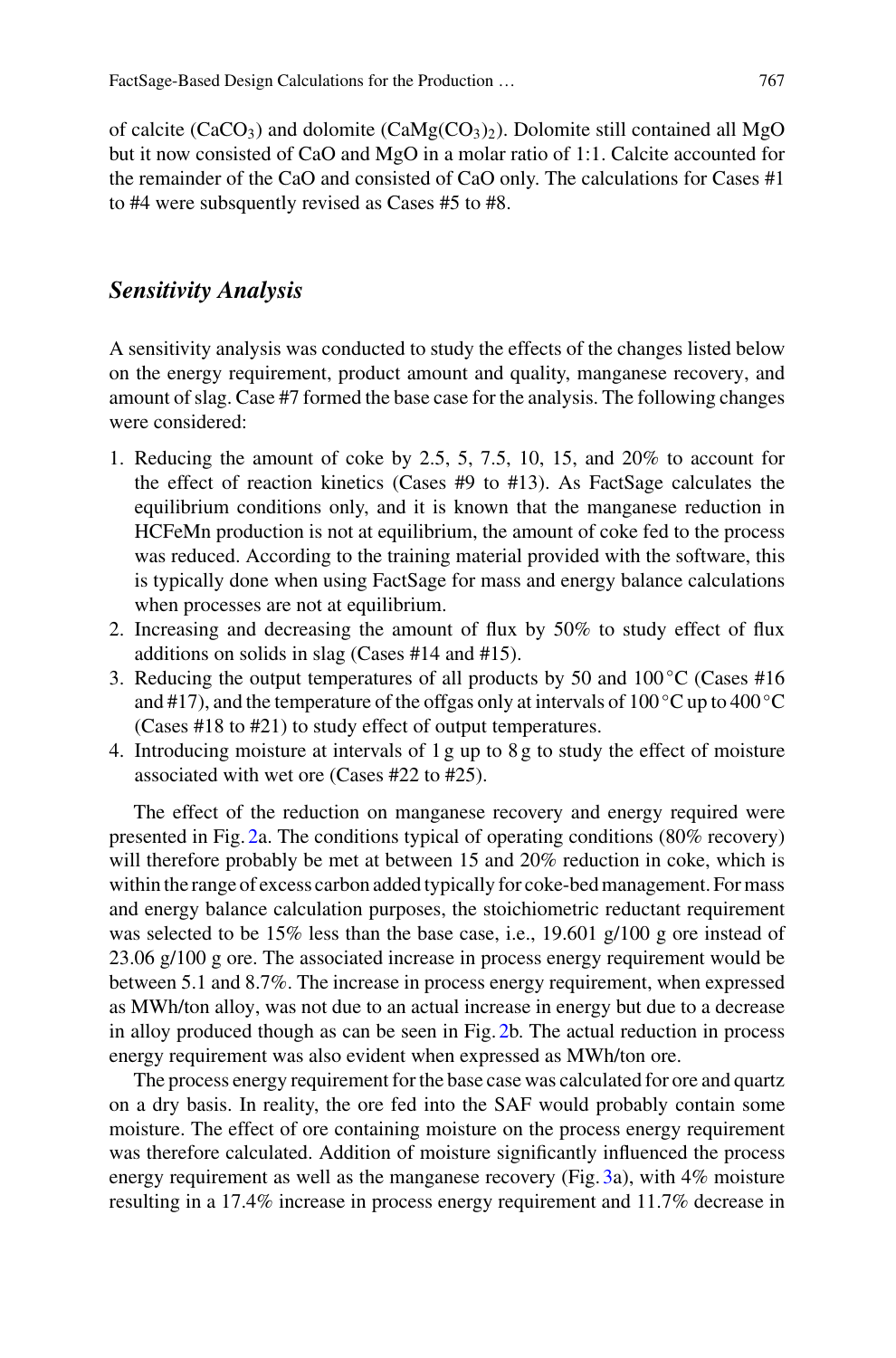

<span id="page-11-0"></span>**Fig. 2** Effect of reduction in coke on **a** energy requirement and manganese recovery and **b** energy requirement and alloy produced, where the baseline was 23.06 g coke/100 g ore (Case #7)



<span id="page-11-1"></span>**Fig. 3** Effect of moisture addition on **a** energy requirement and manganese recovery and **b** energy requirement and alloy produced, where the baseline was 0% moisture/100 g ore, i.e., at increments of 1 g moisture/100 g ore (Case #7)

manganese recovery. The increase in process energy requirement was partially due to an actual increase in process energy required as well as a reduction in the amount of alloy produced, as indicated in Fig. [3b](#page-11-1).

The assumptions made about the product temperatures have a significant influence on the calculated process energy requirement. The effects of the reduction in product temperature and reduction in offgas temperature on the process energy requirement and manganese recovery are presented in Fig. [4.](#page-12-0) As expected, the reduction in tem-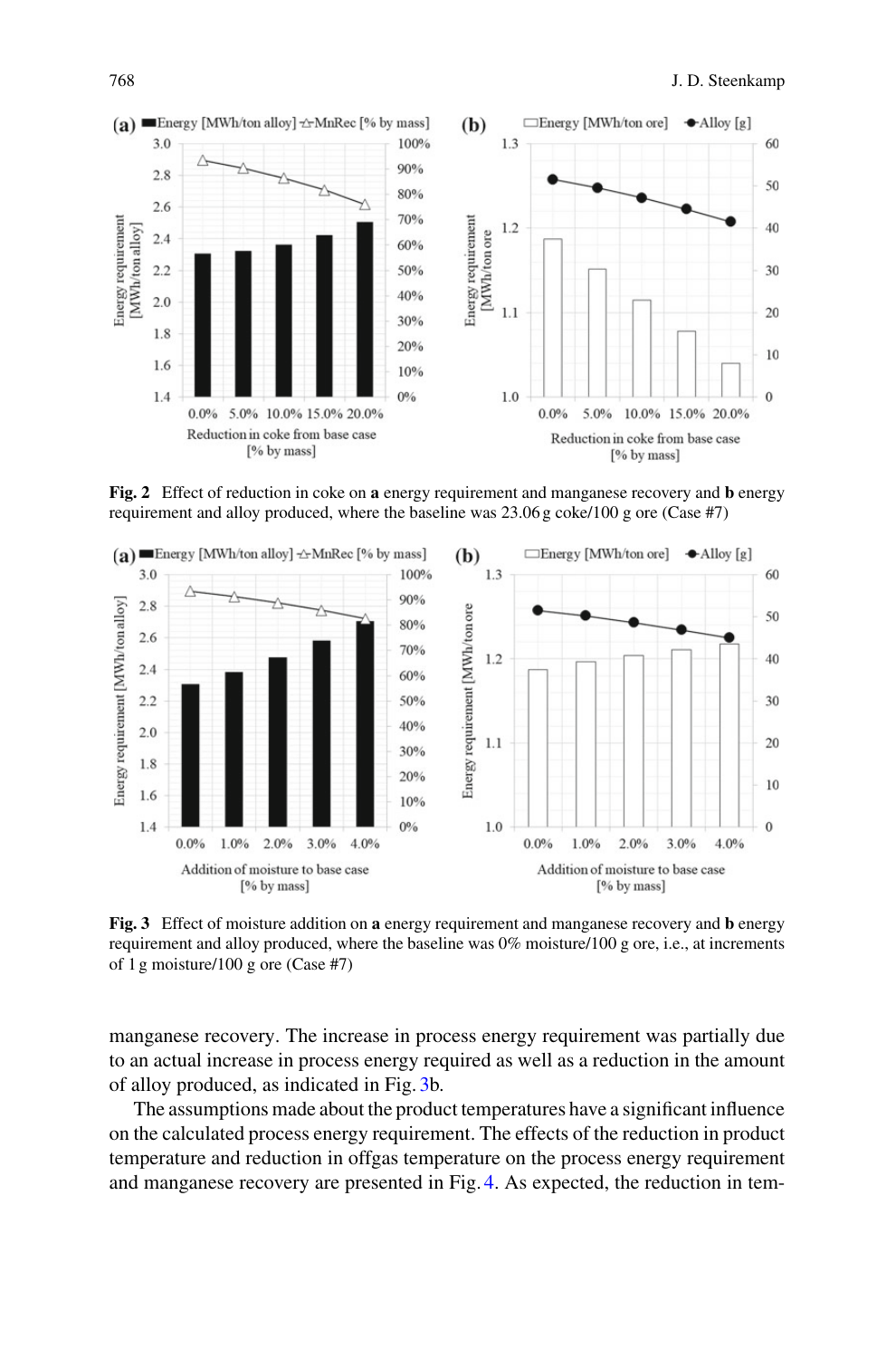

<span id="page-12-0"></span>**Fig. 4** Effect of reduction in temperature of **a** slag, alloy, and offgas, and **b** offgas only on energy requirement and manganese recovery where the baseline was 1500 $\degree$ C for slag, 1400 $\degree$ C for alloy, and 800 ◦C for offgas (Case #7)

perature of all products will have a significant influence on both the process energy requirement as well as the manganese recovery, at reduction of 10.4% and 8.0%, respectively, for a reduction of  $100^{\circ}$ C (Fig. [4a](#page-12-0)). Simultaneously, the solids content of the slag increases to 4.1%. The reduction in offgas temperature will have a significant influence on the process energy requirement (27% for a reduction of 400 °C) but none on the manganese recovery (Fig. [4b](#page-12-0)).

## **Conclusion**

Based on the work presented here, the answers to the questions raised in the introduction are summarised. The answers form the basis of the process flowsheet and equipment design during the basic engineering study:

- 1. The target alloy composition will be 78% Mn, 12% Fe, 7.5 % C, 1.2% Si, and a Mn/Fe ratio of 6.5.
- 2. Four types of raw materials will be utilised, two manganese ores, one reductant, and one flux. The manganese ores will be Ore #A and Ore #B. Ore #A ore will consist of 37.78% Mn. 4.94% Fe, 0.13%  $Al_2O_3$ , 13.21% CaO, 3.30% MgO, and 5.6% SiO<sub>2</sub>. Ore #B will consist of 34.29% Mn. 3.86% Fe, 0.09% Al<sub>2</sub>O<sub>3</sub>, 15.33% CaO, 4.21% MgO, and 4.72%  $SiO<sub>2</sub>$ . The flux will be quartz and will consist of  $1.2\%$  Al<sub>2</sub>O<sub>3</sub> and 98.8% SiO<sub>2</sub>. The reductant will be coke and will consist of 2.62% volatile matter, 10.03% ash, and 87.33% fixed carbon—all determined on a dry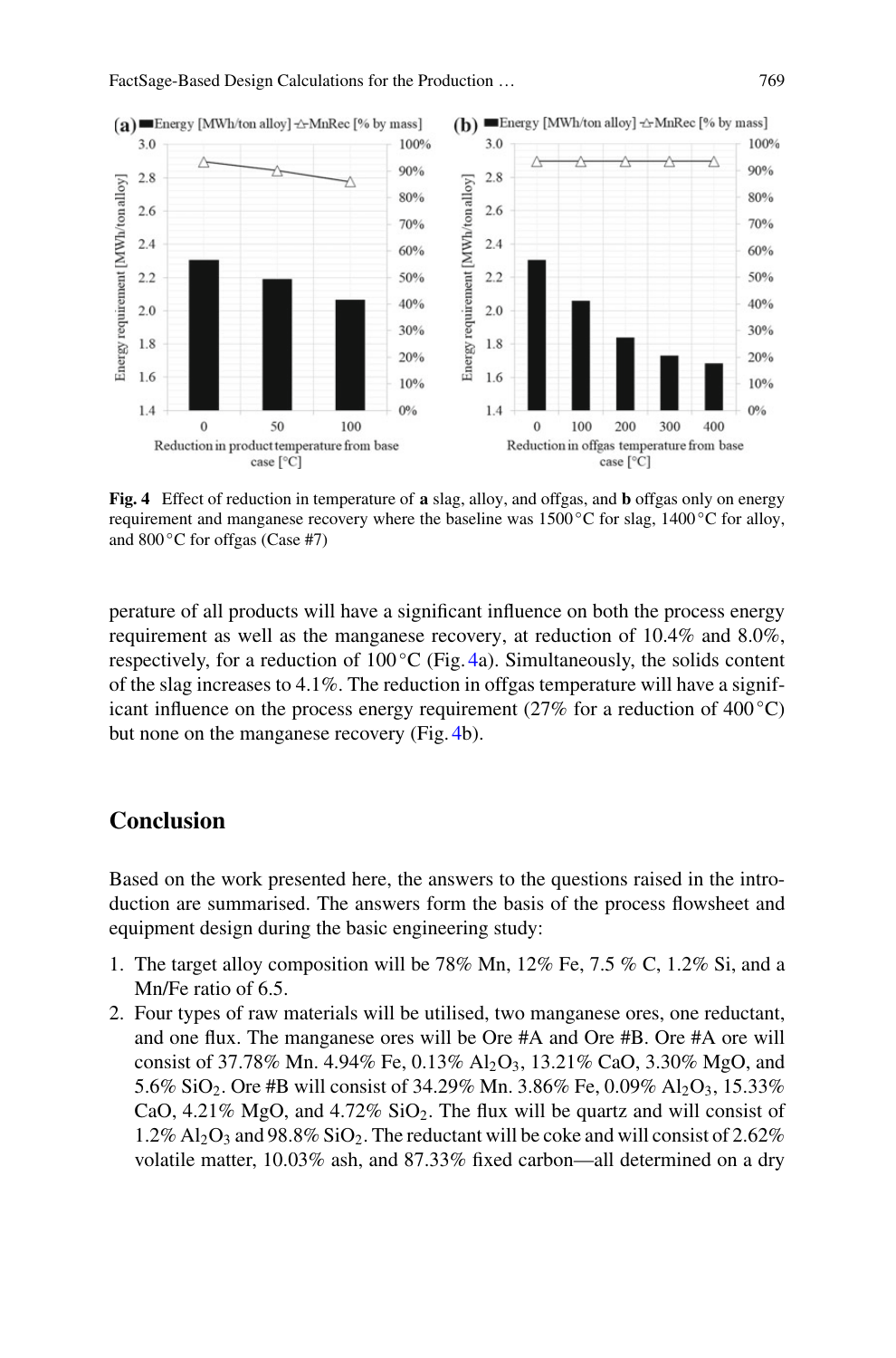basis—and 3.96% moisture. The ash will consist of  $17.01\%$  Al<sub>2</sub>O<sub>3</sub>,  $20.52\%$  CaO, 33.04% Fe<sub>2</sub>O<sub>3</sub>, 2.25% MgO, and 27.17% SiO<sub>2</sub>.

- 3. The two ores will be fed at a ratio of 61.38 to 38.62, Ore #A to Ore #B.
- 4. The reductant requirement will be 19.601 g/100 g ore.
- 5. The flux requirement will be 23.06 g/100 g ore.
- 6. The process energy requirement under equilibrium conditions will be 1.187 MWh/ton ore or 2.304 MWh/ton alloy for cold feed, and 1.062 MWh/ton ore or 2.061 MWh/ton alloy for hot feed.

During the pilot-scale campaign, the values obtained for the predictive mass and energy balance will be confirmed through accounting mass and energy balances.

**Acknowledgements** The PreMa project is funded by the European Union's Horizon 2020 Research and Innovation Programme under Grant Agreement No 820561 and industry partners: Transalloys, Eramet, Ferroglobe, OFZ, and Outotec.

## **References**

- <span id="page-13-0"></span>1. ASTM-A99 (2009) Standard specification for ferromanganese. West Conshohocken, PA, 2003. ASTM International
- <span id="page-13-1"></span>2. Ahmed A, Halfa H, El-Fawakhry M, El-Faramawy H, Eissa M (2014) Parameters affecting energy consumption for producing high carbon ferromanganese in a closed submerged arc furnace. Int J Iron Steel Res 21(7):666–672
- <span id="page-13-11"></span>3. Olsen S, Tangstad M, Lindstad T (2007) Production of manganese ferroalloys. Tapir Academic Press, Trondheim, Norway
- <span id="page-13-7"></span>4. Swamy K, Robertson D, Calvert P, Kozak D (2001) Factors affecting carbon consumption in the production of high carbon ferromanganese, Quebec City, Canada, pp 293–301
- <span id="page-13-2"></span>5. Healy G (1990) Ferromanganese material and energy balances calculation of electrical resistance mix. In: Proceedings of the international symposium on ferrous and non-ferrous alloy processes, Hamilton, Canada, pp 85–96
- <span id="page-13-3"></span>6. Corathers L (2017) Mineral commodity summaries 2017. Technical report, U.S. Geological Survey
- <span id="page-13-4"></span>7. Van Averbeke N (2005) SAMI—South Africa's minerals industry 2004–2005. Technical report, Directorate, Mineral Economics
- 8. Cairncross B, Beukes N, Gutzmer J (1997) The manganese adventure—The South African manganese fields. Associated Ore & Metal Corporation
- <span id="page-13-5"></span>9. Chetty D, Gutzmer J (2018) Quantitative mineralogy to address energy consumption in smelting of ores from the Kalahari Manganese Field, South Africa. In:INFACON XV, Cape Town, South Africa
- <span id="page-13-6"></span>10. Steenkamp J, Maphutha P, Makwarela O, Banda W, Thobadi I, Sitefane M, Gous J, Sutherland J (2018) Silicomanganese production at transalloys in the twenty-tens. J South Afr Inst Min Metall 118:309–320
- <span id="page-13-8"></span>11. Tangstad M, Olsen S (1995) The ferromanganese process-material and energy balance, Trondheim, Norway, pp 621–630
- <span id="page-13-9"></span>12. Tangstad M, Ichihara K, Ringdalen E (2015) Pretreatment unit in ferromanganese production. In: Energy efficiency and environmental friendliness are the future of the global Ferroalloy industry, Kiev, Ukraine, pp 99–106
- <span id="page-13-10"></span>13. Lagendijk H, Xakalashe B, Ligege T, Ntikang P, Bisaka K (2010) Comparing manganese ferroalloy smelting in pilot-scale AC and DC submerged-arc furnaces. In: Infacon XII: sustainable future, Helsinki, Finland, pp 497–508